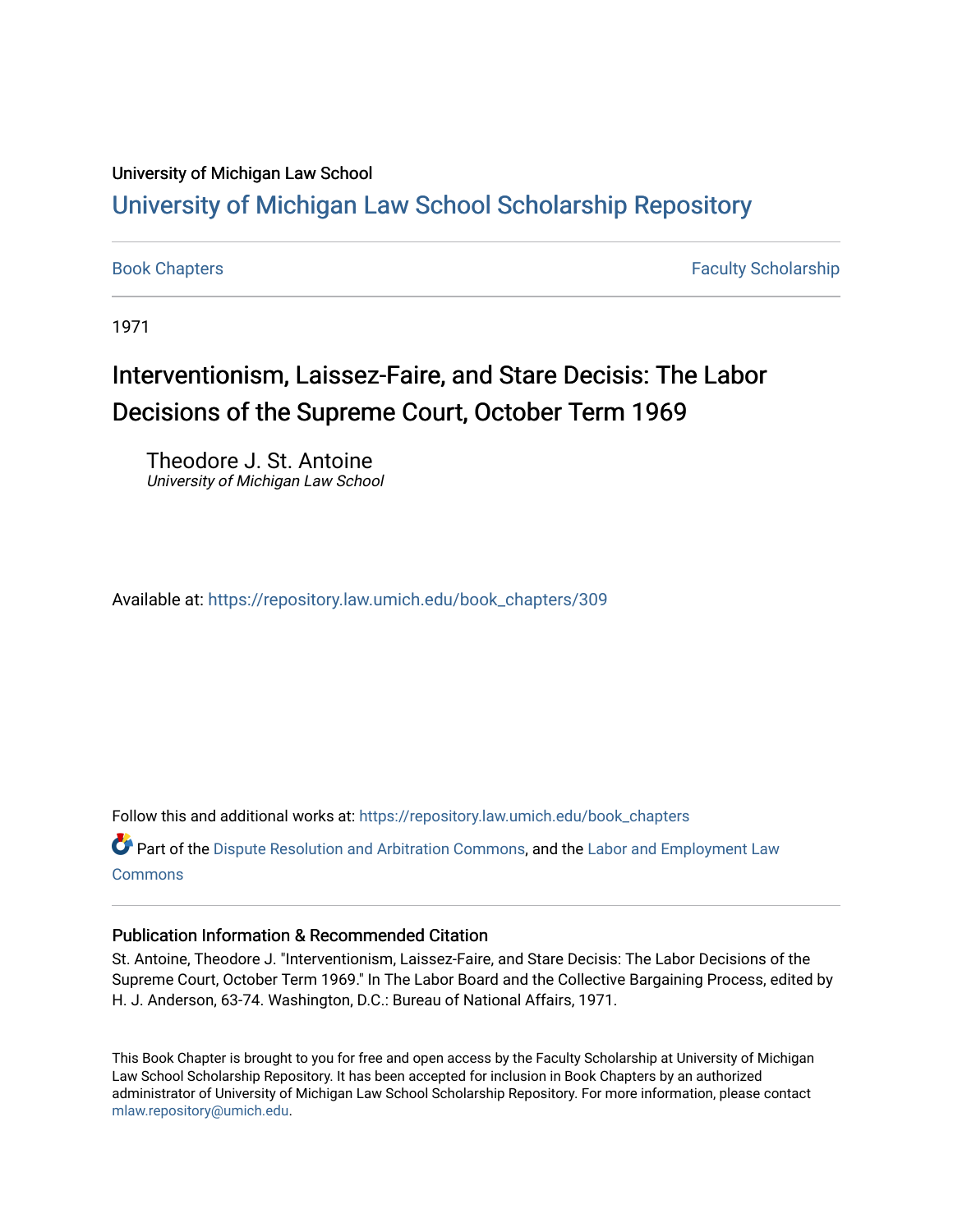# **THE LABOR BOARD AND THE COLLECTIVE BARGAINING PROCESS**

A Report on the Labor-Law Seminar of the Kansas City Bar Association March 25, 1970 With Editorial Analysis, Additional Text, and Selected **NLRB** and Court Decisions

> Edited by Howard J. Anderson Senior Editor for Labor Services The Bureau of National Affairs, Inc.



THE BUREAU OF NATIONAL AFFAIRS, INC., WASHINGTON, D.C.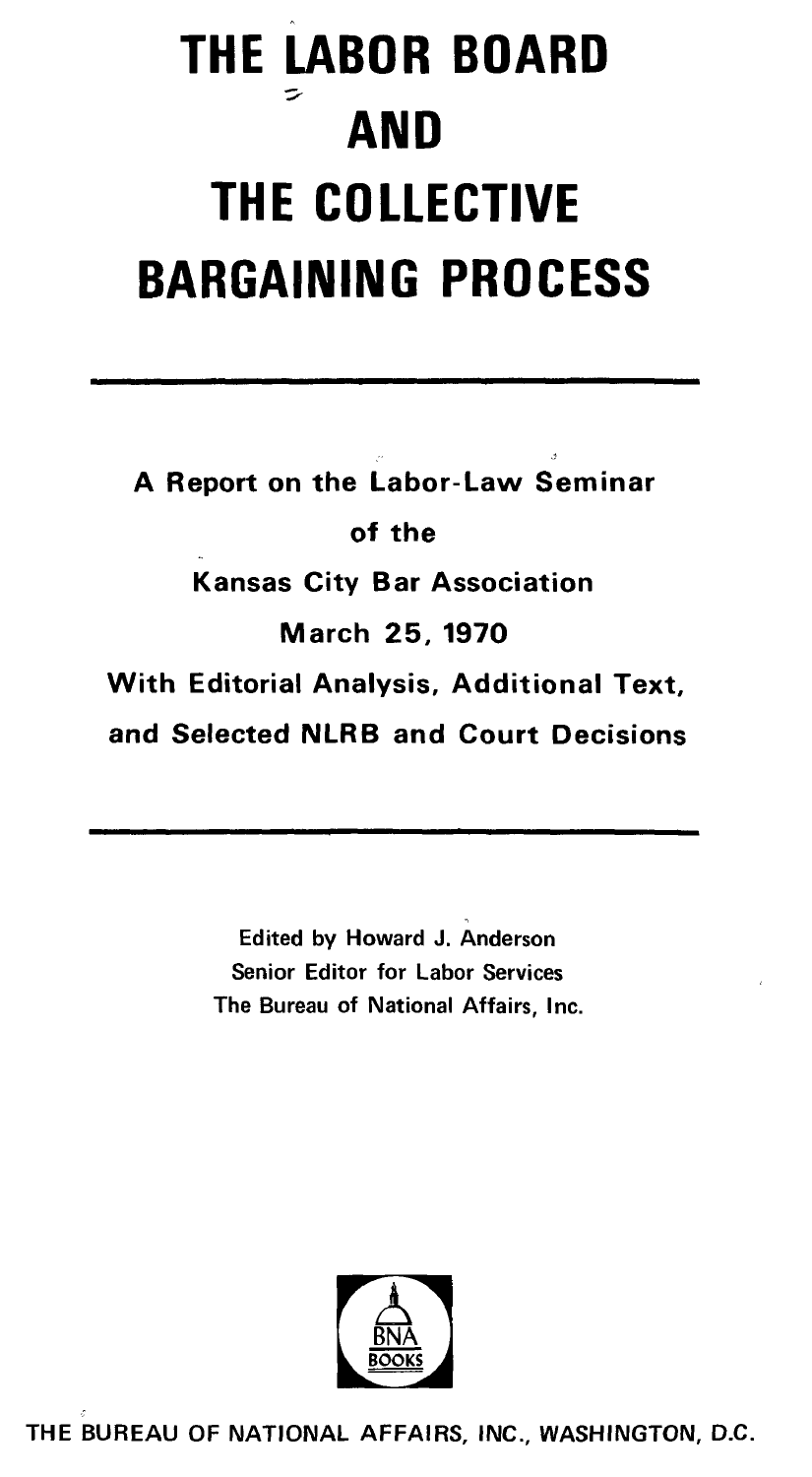Copyright© 1971

The Bureau of National Affairs, Inc.

Washington, D.C. 20037

Printed in the United States of America Library of Congress Catalog Card No. 75-152342 Standard Book No. 87179-128-5

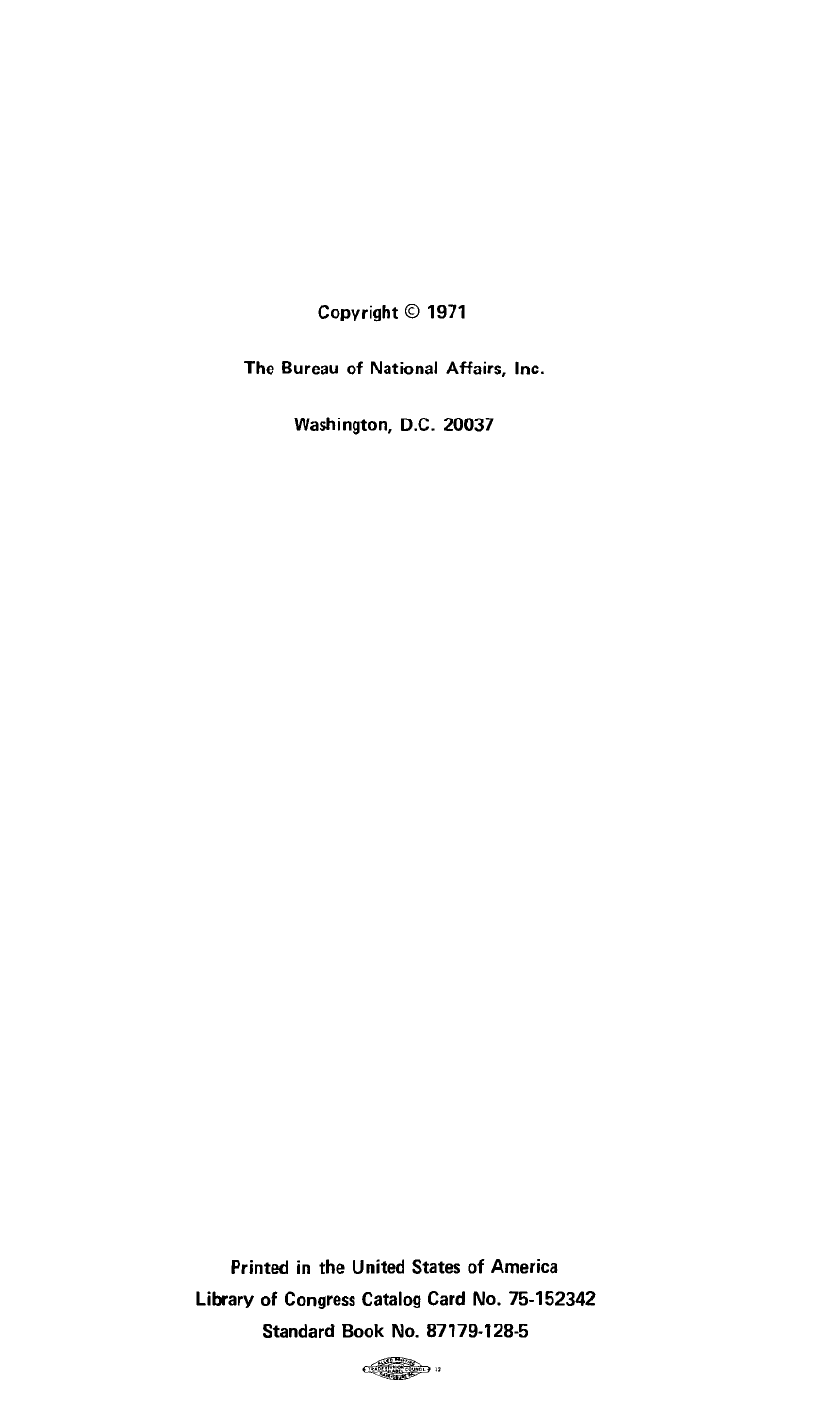#### **APPENDIX I**

#### **INTERVENTIONISM, LAISSEZ-FAIRE, AND STARE DECISIS: THE LABOR DECISIONS OF THE SUPREME COURT, OCTOBER TERM 1969**

Following is the partial text of an address delivered at the August 10, 1970, meeting of the American Bar Association's Section of Labor Relations Law by Theodore J. St. Antoine, Professor of Law, University of Michigan, and Secretary of the Section of Labor Relations Law of the American Bar Association. The portion of the address reproduced deals with the Supreme Court's Boys Markets decision relating to injunctions against strikes in violation of no-strike contracts and the Court's H. K. Porter decision involving the NLRB's authority to order a party to agree to a substantive provision in a collective bargaining contract.

#### I. INTRODUCTION

Change and portents of change marked the first year of the Burger Court. Although October Term 1969 produced only two major labor decisions, it saw the overruling of one of the most controversial holdings of the past decade, and heard a call from several Justices for a reexamination of a central doctrine of the Warren Court, the doctrine of federal preemption. But despite these signs of flux, perhaps the deeper meaning of this year of transition was a lesson in continuity. For the two principal cases of the term indicate that the Burger Court will follow its predecessor's lead in developing two contrasting, and at times conflicting, approaches to the regulation of labor relations.

The first of these approaches, represented by Boys Markets, Inc. v. Retail Clerks Local 770, 1/ emphasizes judicial interventionism and a willingness to put the courts' thumb on the scales in labor disputes. The second technique is reflected in H. K. Porter Co. v. NLRB. 2/ It stresses a laissez-faire policy, a "hands-off" attitude that permits industrial combatants to em ploy their natural economic weapons or work out a peace treaty with little judicial hindrance or intrusion. I shall deal separately with these two cases and their two diverse philosophies.

#### II. INTERVENTIONISM AND BOYS MARKETS

#### I. The Decision and Its Rationale

In Boys Markets the collective bargaining agreement contained a broad no-strike clause and a provision enabling either union or employer to refer unresolved grievances over the "interpretation or application" of the agreement to final and binding arbitration. The union called a strike to protest the rearranging of merchandise in frozen food cases by store personnel who were not members of the bargaining unit. The

<sup>1/ 398</sup> U.S. 235, 90 S.Ct. 1583 (1970), 74 LRRM 2257.

*<sup>&#</sup>x27;]:\_/* 397 U. S. 99, 90 S. Ct. 821 (1970) 73 LRRM 2561.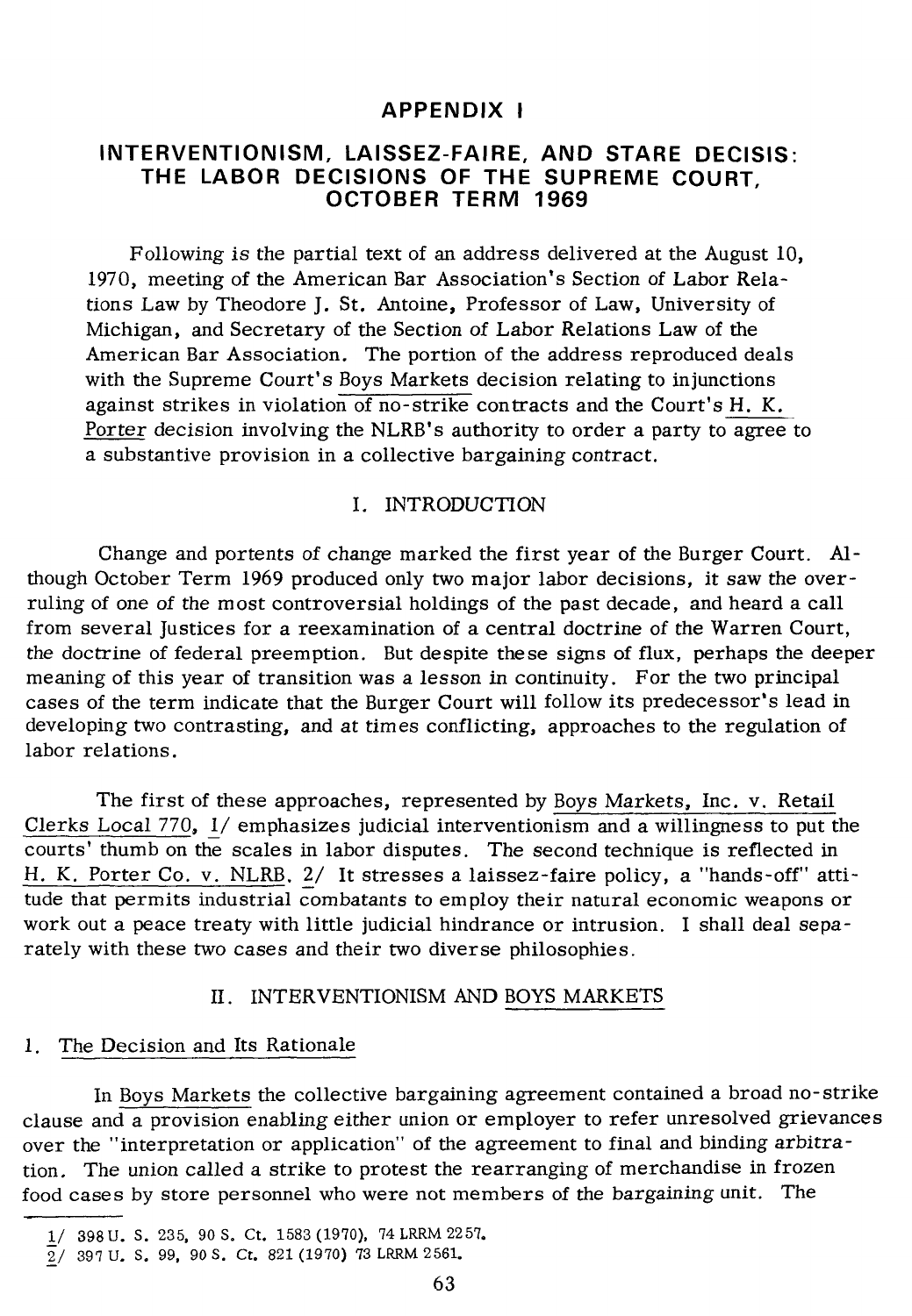employer then went into state court to seek an injunction against the strike and specific performance of the arbitration provision. A temporary restraining order was issued against the strike. At this point the union removed the case to federal district court and moved to quash the state court's restraining order. The district court, concluding that the dispute was subject to arbitration and the strike was a violation of contract, ordered the parties to arbitrate and enjoined the strike. The court of appeals reversed, however, holding on the authority of the Supreme Court's 1962 decision in Sinclair Refining  $3/$  that section 4 of the Norris-La Guardia Act prevents a federal court from enjoining a strike even if it is in breach of contract. On certiorari, the Supreme Court overruled Sinclair and sustained the power of the federal courts to enjoin strikes in situations like Boys Markets. Justices Black and White dissented.

Both Justice Brennan's majority opinion and Justice Black's dissenting opinion in Boys Markets must be read in conjunction with their parallel opinions in Sinclair for a proper understanding of the opposing arguments. Justice Black's touchstone is congressional intent. He emphasizes that the Taft-Hartley Act was written with Norris-La Guardia very much in mind. When Congress wished to limit the effect of Norris-La Guardia, it did so quite explicitly, as in section  $10(h)$  of the National Labor Relations Act, dealing with the power of the NLRB to obtain injunctions or to enforce its orders, and in section 208(b) of Taft-Hartley, dealing with injunctions in national emergency disputes. But in section 301, the basis of jurisdiction in suits for breach of labor contracts, nothing at all is said about a pro tanto repeal of Norris-La Guardia. Moreover, this was no oversight. Both the Senate and House versions of the bill that became Taft-Hartley would have lifted the Norris anti-injunction bar in contract suits. But in conference the repealers were removed. Senator Taft reported to the Senate: "The conferees ... rejected the repeal of the Norris-La Guardia Act." Justice Black would therefore relegate employers injured by strikes in breach of contract to damage actions and to discipline of the employees involved.

Justice Brennan finds his main strength in the national policy of substituting arbitration for economic combat in contract disputes, and in the logic of the Supreme Court precedents leading up to Boys Markets. He readily concedes that section 301 did not "repeal" section 4 of Norris-La Guardia outright. But he insists that the two provisions apply to contract disputes in conflicting senses, and that the silence of Congress concerning their relationship means only that the task has been left to the courts to "accommodate" the two sections in a way "which will give the fullest possible effect to the central purposes of both." 4/ He concludes that the appropriate "accommodation" is to uphold federal injunctive power against strikes whenever the underlying dispute is subject to binding arbitration. Hopefully, this will enable a swift, inexpensive, and peaceful resolution of the issues between the parties.

Justice Brennan bolsters his conclusion by pointing to the anomaly which would exist if federal courts could not enjoin strikes in violation of contract. Little is clearer about the background of section 301 than that Congress desired to add to the

<sup>3/</sup> Sinclair Refining Co. v. Atkinson, 370 U. S. 195 (1962), 50 LRRM 2420.

<sup>4/</sup> Id. at 216.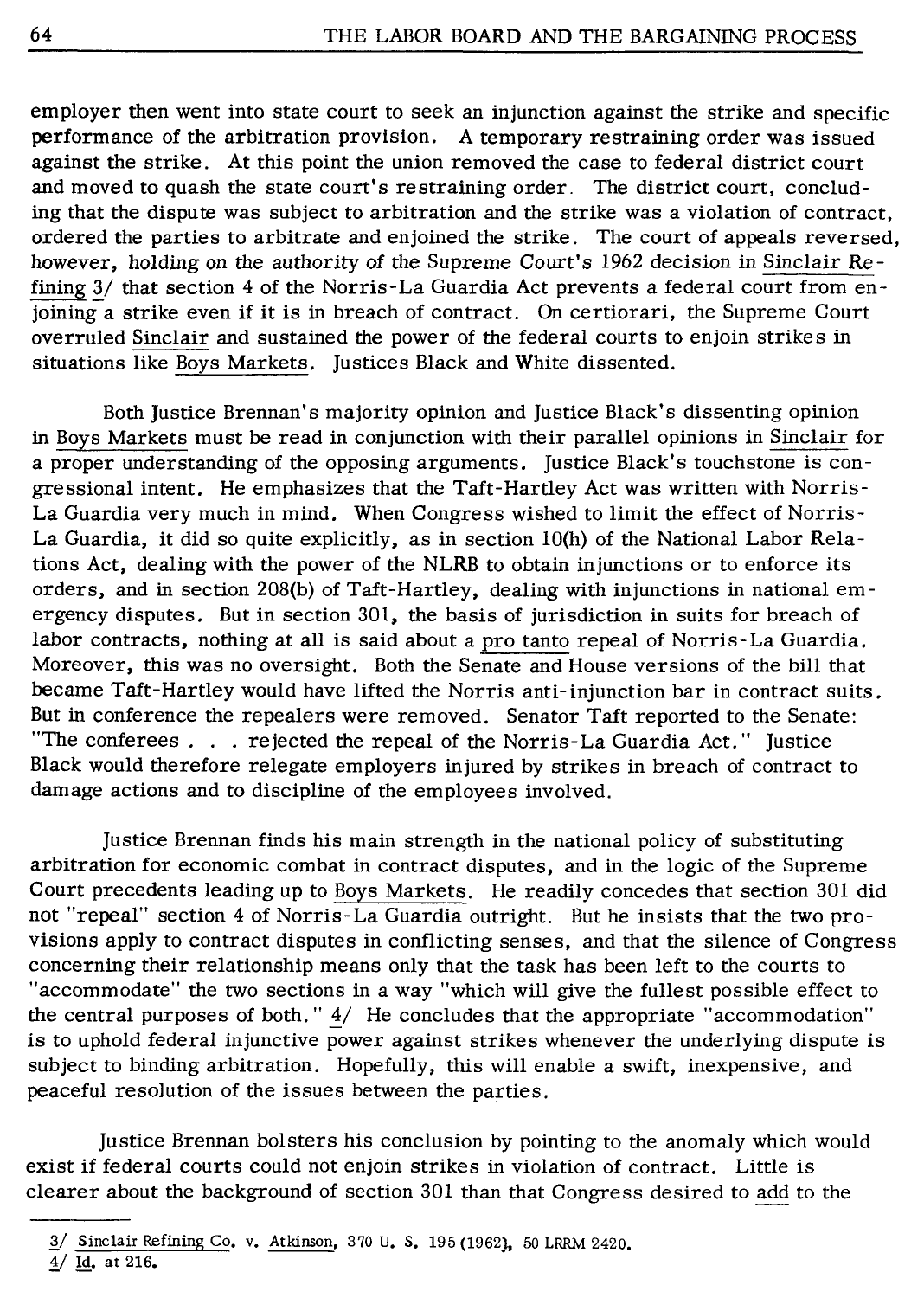remedies open to employers, not detract from them. Yet in the Avco case  $5/$  the Supreme Court held suits on labor contracts to be removable from state to federal courts, without regard to the types of relief available in the different forums. If both Sinclair and Avco were to stand, Justice Brennan contended, the practical result would be the invariable removal by unions of state court actions involving breach of a nostrike clause, thus depriving employers of the injunctive remedy that was formerly theirs.

I consider the logic of both Justice Black and Justice Brennan unassailable, once their respective premises are granted. It is hard to read the legislative history of section 301 without concluding that Congress entertained no such subtle notion as Justice Brennan's "accommodation" theory, but instead viewed the problem in much the same blunt, lawyerlike fashion as Justice Black: either Norris-La Guardia's ban on antistrike injunctions was to apply to contract suits in full force, or it was not to apply at all. And the explicit rejection of the Senate and House repealers would seem to leave small doubt about the choice. Finally, as Justice Black stressed in his Boys Markets dissent, Congress had been urged in the eight years since Sinclair to overrule that decision, and it had declined to act. In the face of such a history, only the boldest kind of judicial activism would have refused to bow to Justice Black's reasoning.

But I cannot bring myself to grieve overmuch at the demise of Sinclair. Despite the sorry record of injunctions in the labor disputes of yesteryear, I am satisfied that the principal abuses at which Norris-La Guardia was aimed- -the killing of a union's organizational efforts through the hasty issuance of ex parte decrees by a property-oriented judiciary--are unlikely to find parallels in a modern court's ordering of specific performance of a union's promise not to strike. This is especially true if the union has the alternative resort of arbitration for vindication of its claims. Besides, the violence that Boys Markets does to legislative intent is but the latest, and logically almost preordained, step in a long trail of such violence that runs back through Avco all the way to the starting point in Lincoln Mills.  $6/$ 

In Lincoln Mills the Supreme Court took section 301, seemingly a procedural provision designed only to grant jurisdiction to the federal courts to enforce unionemployer contracts, and transformed it into a mandate to construct a whole new body of federal substantive law to govern these agreements. This is not the place to discourse on the propriety of that kind of judicial legerdemain. But if one concedes that there is a role for the judiciary to play in the enforcement of collective bargaining agreements, a matter on which I shall say a word or so later, then surely, on a policy basis, there is much to commend the creation of a uniform body of doctrine to regulate labor agreements across the country. Similarly, on a policy basis, there is much to commend the notion that unions, like employers, can be legally compelled to live up to their contractual undertakings. That would include, in the appropriate circumstances, the performance in kind of their commitment not to strike. In short, one might say that both Lincoln Mills and Boys Markets constitute bad law and good policy.

*<sup>!</sup>Y* Avco Corp. v. Machinists Aero Lodge 735, 390 u. s. 557 (1968), 67 LRRM 2881.

 $6/$  Textile Workers Union v. Lincoln Mills, 353 U.S. 488 (1957), 40 LRRM 2113.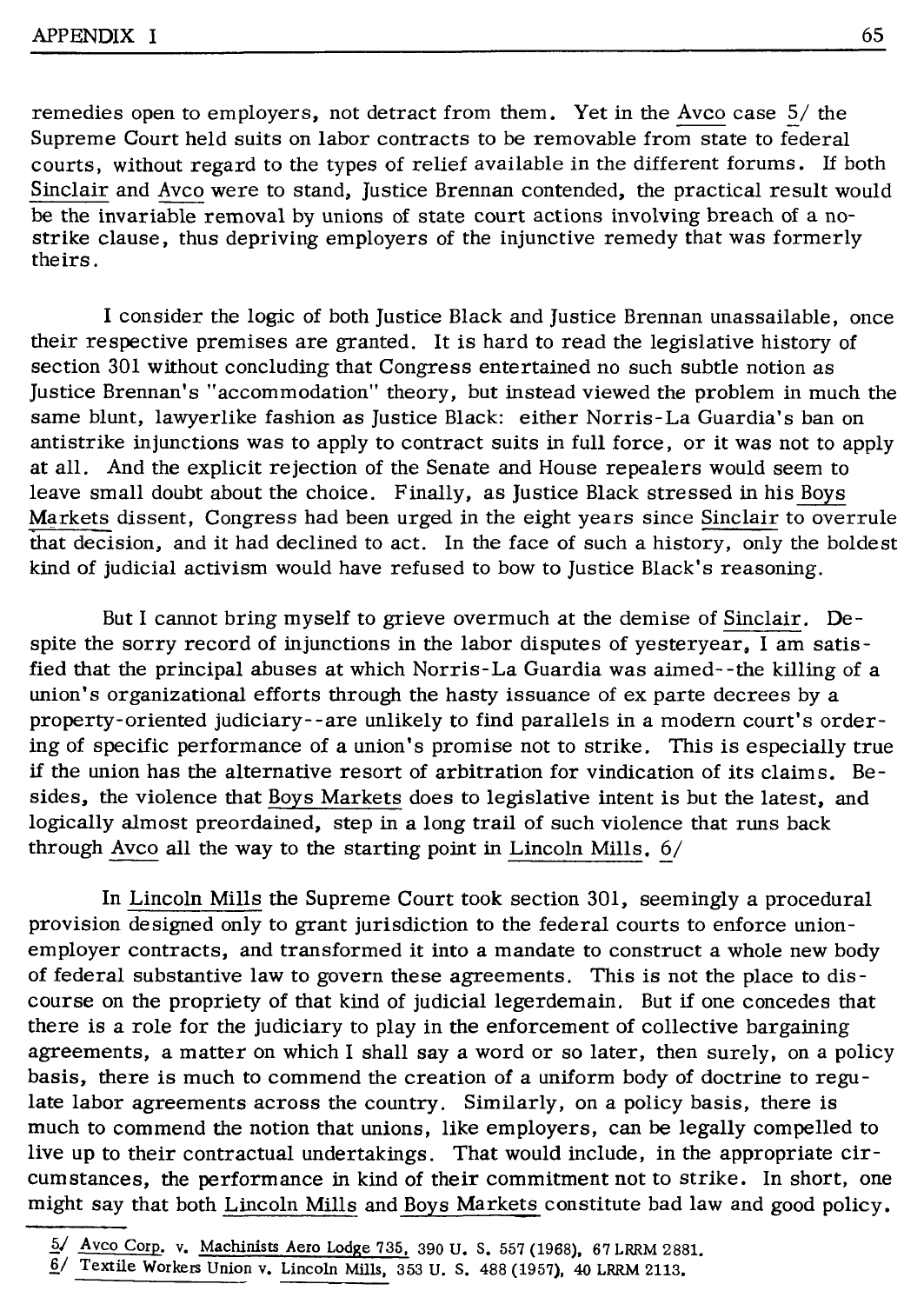One might even say that we have here the rare case of two wrongs making two rights.

#### 2. Implications and Unanswered Questions

The grievance over which the union struck in Boys Markets was subject to binding arbitration. In his majority opinion, Justice Brennan adopted language from his Sinclair dissent setting forth some guidelines for granting injunctive relief. A strike should be enjoined only if the district court finds it concerns a grievance that "both parties are contractually bound to arbitrate." *7./* Moreover, "the employer should be ordered to arbitrate, as a condition of his obtaining an injunction against the strike." I assume this language is not to betaken literally. If the employer is bound to arbitrate at the union's option, that should be enough; the union need be "bound" only in the sense that it has the right to arbitrate but not the right to strike. So too, any order to the employer to arbitrate as a condition of injunctive relief should itself be conditioned on the union's requesting arbitration. In addition, Justice Brennan emphasized that a strike injunction must meet the usual equity tests- -for example, the employer must be threatened by irreparable harm, and be likely to suffer more from the denial of the injunction than the union from its issuance. But today, especially in the labor field, these limitations on equitable remedies smack more of ancient rubrics than of genuine restrictions.

Suppose a contract contains a no-strike clause but no binding arbitration procedure. Or, which is more likely, suppose the no-strike clause is broader than the arbitration provision and the union breaches the contract by striking over a matter that is not subject to arbitration. May a federal district court enjoin the strike? In a brief 1962 per curiam decision, Teamsters Local 795 v. Yellow Transit Freight Lines, 8/ which merely cited Sinclair as authority, the Supreme Court struck down an injunction against a strike by a union whose collective bargaining agreement did not bind either party to arbitrate disputes. Justice Brennan and the other dissenters in Sinclair, true to their rationale in that case, concurred in Yellow Transit. Yellow Transit was not even mentioned, let alone overruled, in Boys Markets. Perhaps, although I hate to harbor such a suspicion, the Court just forgot about it. But if Yellow Transit remains the law, then no federal injunction could issue against a strike in the circumstances I have mentioned. This of course would be in accord with Justice Brennan's thesis that an injunction against a strike does not undercut the policy of Norris-La Guardia so long as a union is not left defenseless, but instead can invoke binding arbitration as an alternative to striking.

Yellow Transit may be subject to some modification, however. In Boys Markets Justice Brennan said the Court was dealing only with the situation where the union's contract contained a "mandatory grievance adjustment or arbitration procedure."  $9/$ I am not sure what is meant by this. Does it mean that a strike injunction could issue not only when the union has the right to binding arbitration, but also when it has the

 $1/$  370 U.S. at 228, quoted in 90 S. Ct. at 1594.

<sup>.§./ 370</sup> U. S. 711 (1962), 50 LRRM 2478.

 $9/90$  S. Ct. at 1594. (Emphasis supplied.)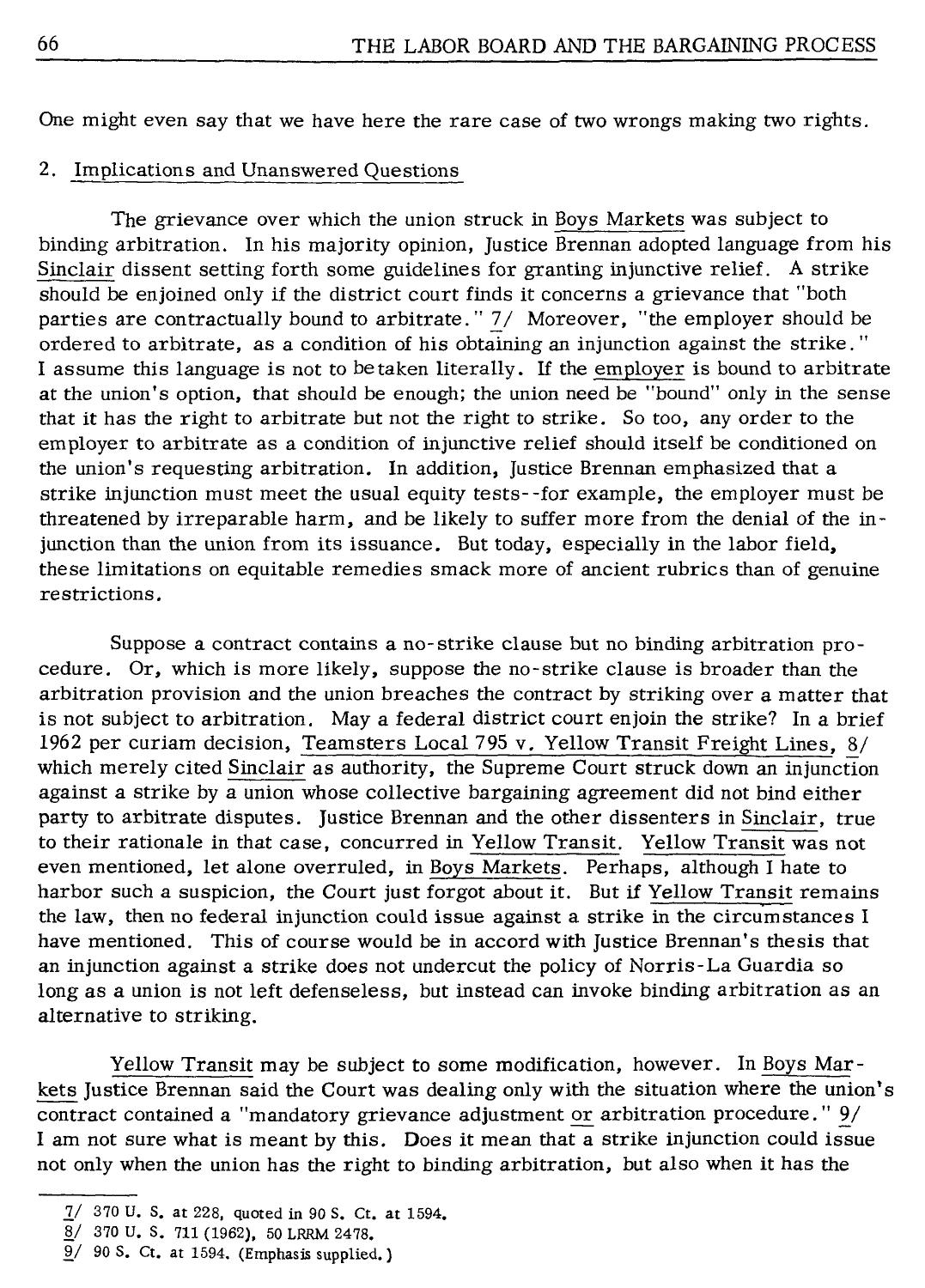more limited right to pursue a grievance through a procedure that stops short of final arbitration? If so, this would be a considerable departure from Justice Brennan's original theory that Norris-La Guardia and Taft-Hartley can be "accommodated" by allowing a strike injunction whenever binding arbitration is available to a union as a substitute for economic pressure. The right to talk is not much of a substitute for the right to strike.

Yet I hesitate to take for granted that the Court will adhere to the distinction of the Sinclair dissenters, now that Boys Markets has been decided. A train of reasoning tends to build up momentum once it's set on a certain track. With the awesome wall of Norris-La Guardia breached at last, other "accommodations" may come more easily. For example, if a union strikes over a matter about which it could bring suit under a contract, why couldn't its right to a legal action be treated as analogous to its right to binding arbitration, thus permitting a federal injunction against any work stoppage? The counterargument, of course, is that the comparative speed, cheapness, and flexibility of arbitration make it, but not the right to sue, the appropriate quid pro quo for specific performance of the no-strike clause. Perhaps a middle position is possible, should the availability of privately structured procedures be considered critical. If a union is entitled to grieve over a particular issue, but not to seek an arbitral award, an injunction might be obtainable against a strike until, but only until, the grievance process has been exhausted. Some support for such an approach may be found in decisions dealing with the relationship between the Norris-La Guardia Act and the "major dispute" mediation provisions of the Railway Labor Act.  $10/$ 

If arbitrability does remain a prerequisite for an injunction against a strike over a grievance, other questions arise. Wildcat strikes, by which I here mean work stoppages not authorized by a union, constitute one of the principal problems that employers expect Boys Markets to alleviate.  $11/$  Ordinarily, individual employees can invoke the grievance procedure, but only the union can refer a matter to the final step of arbitration. Does this suggest that a wildcat strike cannot be enjoined because the strikers themselves cannot get their grievance arbitrated? If union representational power means anything, the answer to this has to be "No." It should be enough that the grievance is one which the union could, if it chose, submit to arbitration on behalf of the employees.  $12/$ 

What happens if a court enjoins a strike on the ground the underlying dispute is arbitrable, and an arbitrator subsequently rules that the grievance is not arbitrable? May the union then have the injunction dissolved? This problem would never be presented, of course, if arbitrators were bound by the initial judicial determination of arbitrability, but many arbitrators do not consider themselves so bound. My colleagues Professors Smith and Jones doubt that a court would upset an arbitrator's holding of nonarbitrability in the usual situation. They reason that the legal and practical results

 $10/$  See, e.g., American Airlines v. Air Line Pilots Ass'n, 169 F. Supp. 777 (S.D. N.Y. 1958), 43 LRRM 2390.

 $11/$  See, e.g., Unkovic, "Enforcing the No-Strike Clause," 21 Lab. L. J. 387 (1970).

 $12/$  I leave to one side questions of possible unfair representation.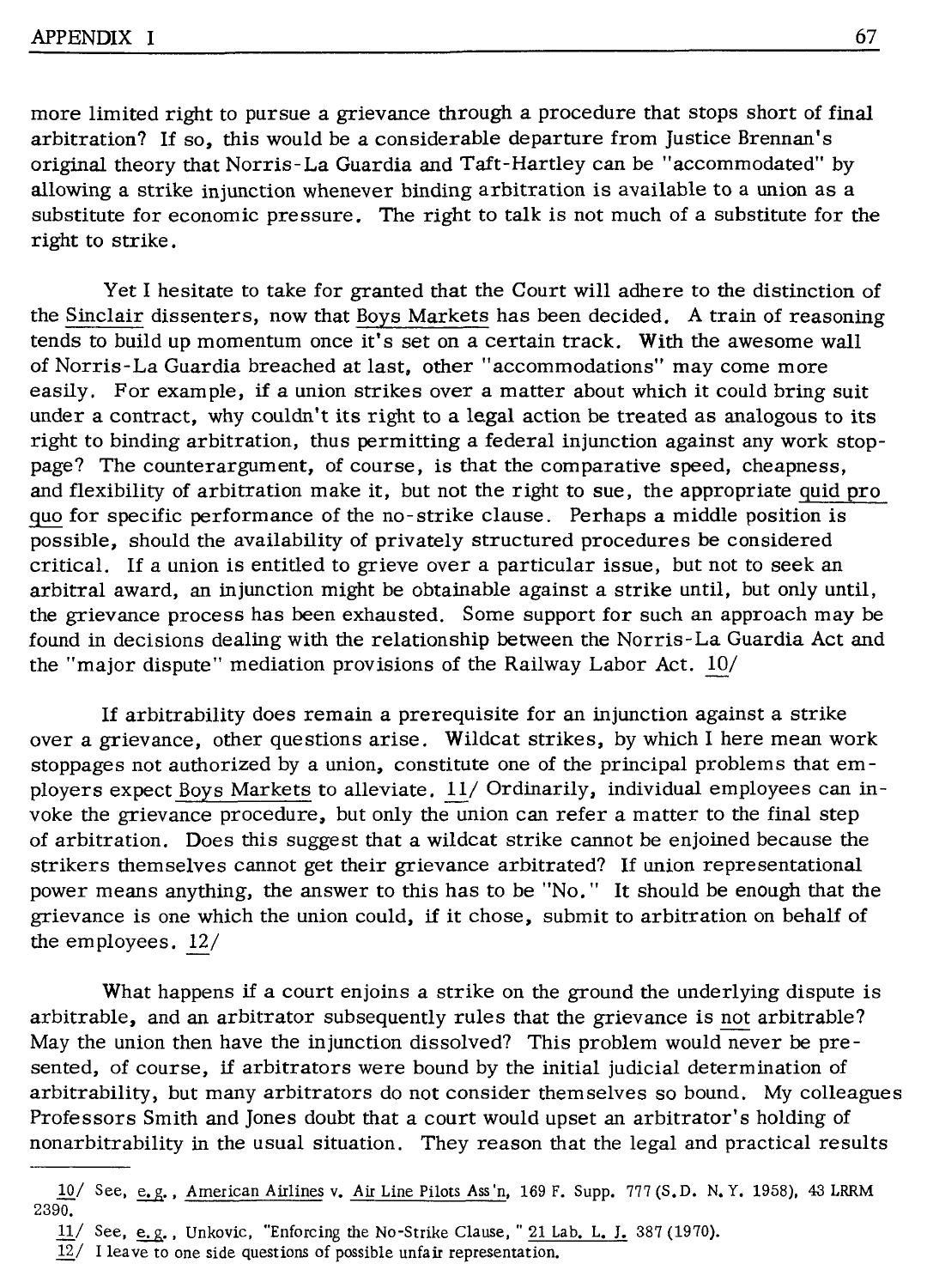of an arbitrator's holding a grievance nonarbitrable or dismissing it on the merits would be the same, since either ruling would be predicated on the analysis that "there is no provision in the labor agreement which supports the grievance. " $13/$  But when the availability of a strike injunction is at stake, there may be a vital difference be tween a holding of nonarbitrability and a dismissal on the merits. The latter means that the union has had the full benefit of an alternative to the strike, as Justice Brennan envisaged. But if the arbitrator declares the matter not subject to arbitration and declines to rule on it, then the union has been deprived of both avenues of relief, contrary to Justice Brennan's Sinclair - Boys Markets philosophy. A good argument can thus be made for the dissolution of the injunction in these circumstances.

It may be insisted, however, that the court's original finding of arbitrability is res judicata. Perhaps so, but a difficulty is that the courts are under a heavy mandate from Warrior and Gulf 14/ to resolve doubts "in favor of coverage" when enforcing an arbitration agreement in the first instance. The issue may be entirely different in subsequent judicial proceedings, especially after an arbitrator has made a determination of nonarbitrability. 15/ It may also be insisted that many arbitrators' awards are unclear as to whether they are based on jurisdictional grounds or on the merits. This may be true now, since the question has not necessarily been regarded as all that important before; that is no reason, however, for failing to seek clarification in the future, if the basis of the award should become critical for the continuance of the injunction.

Regardless of how these issues are resolved, there should be no doubt that a strike injunction can be dissolved if it turns out to be in direct conflict with an arbitral decision. This would be the case, for example, if the arbitrator ruled that the underlying dispute was one over which the union had retained the right to strike, once a voluntary grievance procedure had been exhausted.

All this leads to one key proposition. If the Supreme Court holds fast to the notion that the accommodation of Norris-La Guardia and Taft-Hartley hinges on the arbitration clause as the quid pro quo for the no-strike clause, then it is the scope of the arbitration right of the union, and that alone, which determines the scope of the injunctive relief available to an employer. Logically, this would mean that an em ployer could not get a strike enjoined pending arbitration, if the union's underlying grievance is not arbitrable, even though the employer has the right to arbitrate the work stoppage itself as an alleged violation of the no-strike provision. On the other hand, Lucas Flour 16/ tells us that a binding arbitration provision constitutes an implied no-strike clause. Presumably, therefore, an employer will be able to secure an injunction, even in the absence of an express no-strike clause, against a stoppage concerning a matter which the union is entitled to refer to final arbitration.

*<sup>11./</sup>* Smith and Jones, "The Supreme Court and Labor Dispute Arbitration: The Emerging Federal Law, " 63 Mich, L. Rev, 751, 761 (1965).

<sup>14/</sup> United Steelworkers v, Warrior & Gulf Nav. Co., 363 U. s. 574, 583 (1960), 46 LRRM 2416,

<sup>15/</sup> Cf. Wellington, "Judicial Review of the Promise to Arbitrate, " 37 N.Y.U.L. Rev. 471, 483-84 (1962).

<sup>16/</sup> Teamsters Local 174 v. Lucas Flour Co., 369 U. S. 95 (1962), 49 LRRM 2717.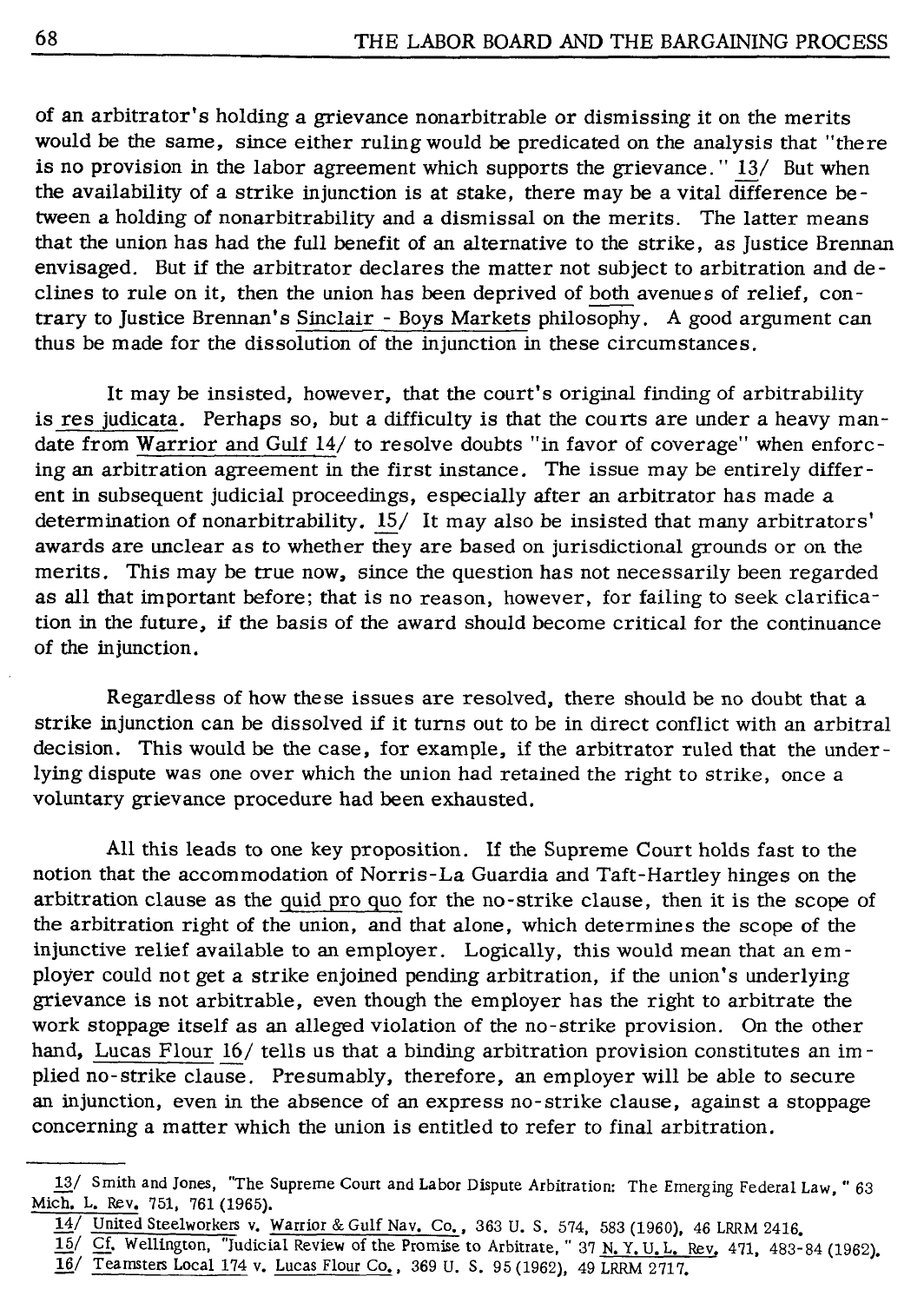On at least one point, however, I suspect the rigid logic of this analysis will bend. My hunch is that the Supreme Court will now allow the federal courts to "specifically enforce" an arbitrator's order directing a union to halt a strike, regardless of whether the grievance triggering the strike is arbitrable or not.  $17/$  This result would actually make more sense than Boys Markets. The policy of Norris-La Guardia is set against the abuses of an uncomprehending judiciary. The intervention of an arbitrator, chosen by the parties themselves for his special competence in industrial relations, minimizes the chances of any serious misstep by a court.

Amidst this welter of speculation, it is comforting to grasp one small certitude. Even if the employer, as well as the union, is entitled to utilize the grievance and arbitration procedure, he need not do so as a prerequisite to seeking an injunction against a strike. Boys Markets itself establishes this point. The injunction suit is thus to be distinguished from the damage action, where the employer must first go to arbitration if the contract authorizes him to. 18/

If Boys Markets does indeed mean that an employer's right to federal injunctive relief depends on the extent of the union's arbitration rights, and not on the reach of the no-strike clause, we may still have to struggle with some federal-state conundrums. Norris-La Guardia does not apply in terms to state courts, and strong dictum in Boys Markets indicates it will not be extended to them. This opens the possibility that we may again find ourselves aboard the Avco removal merry-go-round, albeit a smaller model. An employer obtains a state court restraining order against a strike over a nonarbitrable issue; the union removes to federal court and moves to quash. If, as appears likely, the unanswered Avco question is resolved by concluding the federal court is bound to dissolve any state injunction beyond the original power of the federal judiciary, then we are left with a lesser version of the same dilemma that led to Boys Markets. 19/

My hope is that one of these giddy rides will prove enough, and that this time the Court will refuse to get on the merry-go-round in the first place. Norris-La Guardia may not be applicable to the states directly. But why not say that the "accom modation" worked out in Boys Markets between Norris-La Guardia and Taft-Hartley- whatever its exact dimensions- -is now binding on state courts as part of the federal substantive law of section 301? Unhappily, the Supreme Court declined to shed any light into this particular cranny when it apparently had the opportunity. General Electric Co. v. IUE Local 191 20/ involved the dissolution upon removal of a state court injunction against a strike, where the parties had stipulated "the controversy"

 $17/$  See, e.g., New Orleans Steamship Ass'n v. Longshoremen Local 1418, 389 F. 2d 369 (5th Cir. 1968). 67 LRRM 2430, cert. denied, 393 U. S. 828 (1968), 69 **LRRM** 2434, See also Bartosic, "Injunctions and Section 301: The Patchwork of Avco and Philadelphia Marine on the Fabric of National Labor Policy, " 69 Col. L. Rev. 980 (1969),

<sup>18/</sup> Drake Bakeries, Inc, v. Bakery Workers Local 50, 370 U, S. 254 (1962), 50 LRRM 2440.

<sup>19/</sup> Cf. Lesnick, "State - Court Injunctions and the Federal Common Law of Labor Contracts: Beyond Norris-La Guardia, " 79 Harv. L. Rev. 757 (1966),

<sup>20/ 90</sup> S, Ct. 1883 (1970), 74 LRRM 2257, vacating and remanding 413 F. 2d 964 (5th Cir. 1969), 71 LRRM 2257,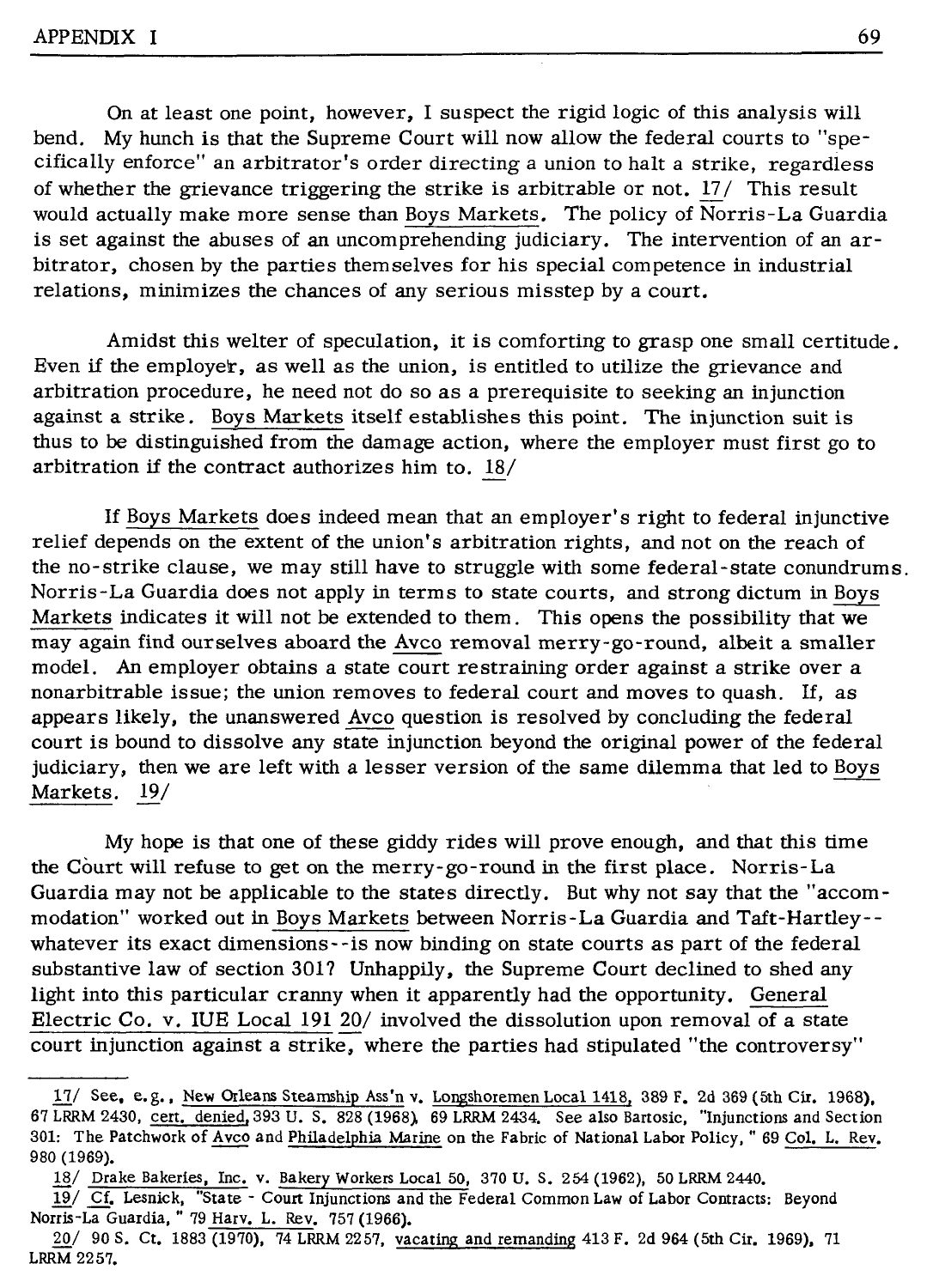was not subject to arbitration. In a per curiam order the Supreme Court merely vacated the judgment of the court of appeals, which had been based on Sinclair, and remanded for further consideration in the light of Boys Markets.

#### 3. Some Thoughts on Judicial Interventionism

Boys Markets represents a remarkable exercise in judicial activism, if you gauge these things by the extent to which a court has managed to thwart, or at least reshape, the legislative design. Now, judicial activism is traditionally regarded as a nefarious usurpation of power by any person who finds his ox being gored by a particu lar manifestation of it. I cannot resist commenting that the employer representatives who today are cheering Boys Markets should recognize that it springs from the same judicial impulse that gave rise to such much-maligned forerunners as Lincoln Mills and Warrior & Gulf. Similarly, union counsel ought to acknowledge, however ruefully, that their earlier victories could hardly have been achieved without the kind of judicial boldness that led, almost ineluctably, to their comeuppance in Boys Markets.

Beyond these partisan high jinks, there lies a policy question of the utmost gravity. To what extent are the courts capable, either with or without legislative authorization, of formulating sound policy for the resolution of labor disputes, or capable, specifically, of intervening effectively to enforce collective bargaining agreements? Harry Shulman and Harry Wellington of Yale have long espoused the view that the administration of labor contracts may best be left to the parties themselves. 21/ They argue that the courts' sporadic intrusions interfere with the freedom of collective bargaining and the flexibility of private arbitration systems, without offsetting gains for industrial peace and stability.

An indictment like this from two such perceptive and experienced critics cannot easily be dismissed. But I think it exhibits several deficiencies. First, it fails to pay sufficient heed to the American propensity for taking our troubles to court. Since the time of De Tocqueville it has become a commonplace that nearly all our political and social questions wind up becoming judicial questions. Against this background of a pervasive rule of law, it is probably unrealistic to expect our courts to keep their hands off so central an institution of modern industrial society as collective bargaining. My second and' major objection to the Shulman-Wellington thesis is that it exaggerates the dangers and underestimates the benefits of judicial intervention. Collective bargaining and arbitration are not fragile hothouse plants that threaten to disintegrate at the slightest touch; they are hardy natural outgrowths of the American labor scene, and they have already demonstrated their adaptability to a changing environment. Some years ago this Section heard predictions at its annual meeting that arbitration might not survive Warrior & Gulf. Today our system of court-enforced arbitration continues to flourish, and studies disclose that it meets with the general approval of both employers and unions. 22/ Moreover, my judgment is that labor

<sup>21/</sup> Shulman, "Reason, Contract and Law in Labor Relations," 68 Harv. L. Rev. 999, 1024 (1955); H. Wellington, Labor and the Legal Process 123-25 (1968).

<sup>22/</sup> Jones and Smith, "'Management and Labor Appraisals and Criticisms of the Arbitration Process: A Report with Comments, " 62 Mich. L.Rev. 1115, 1116-19 (1964).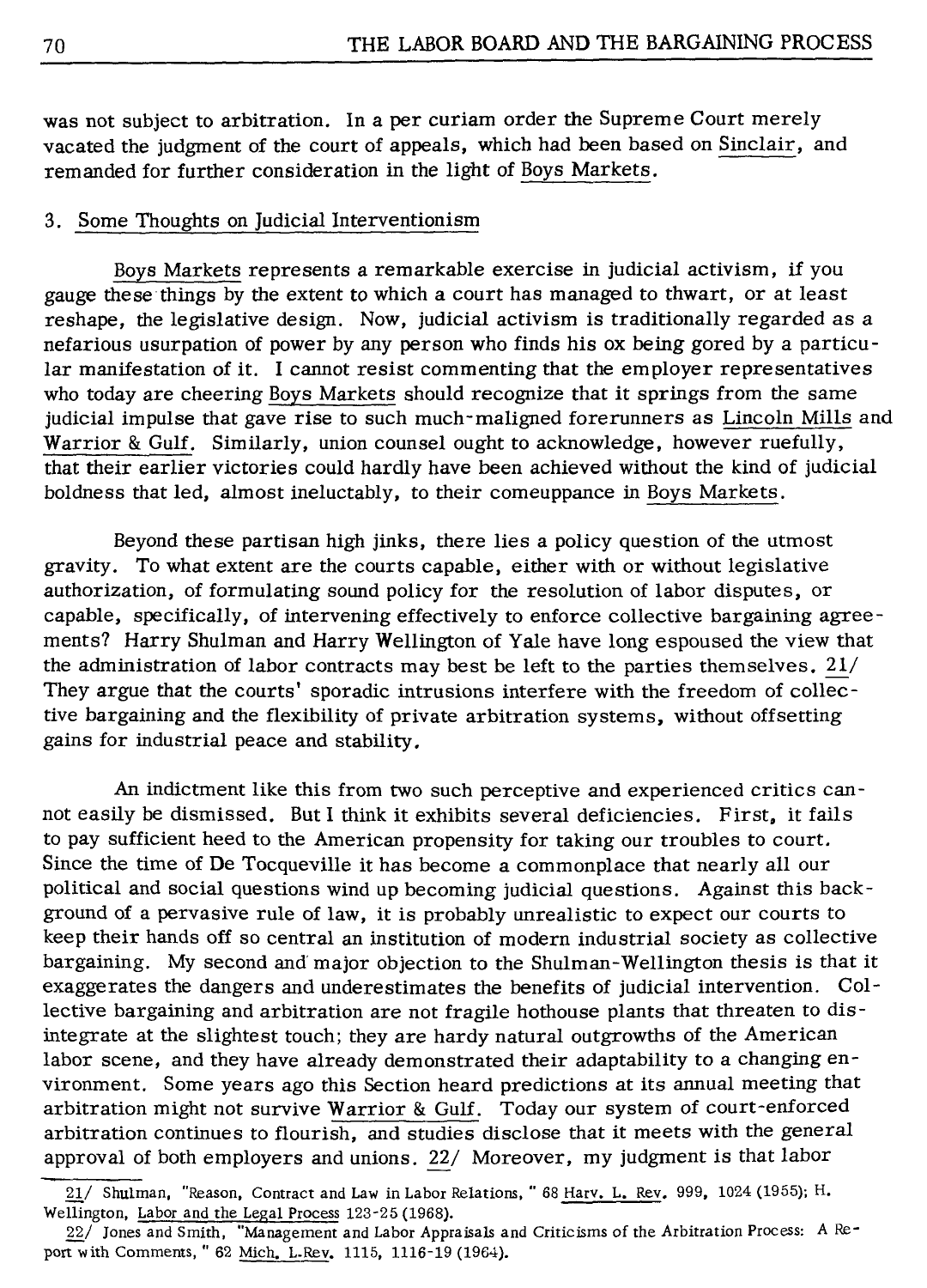peace can be significantly promoted by discreet doses of judicial remedies. Unions may not like it, for example, but experience under both the national emergency procedures and the "mandatory" injunction provision of Taft-Hartley shows that most of them will comply with court orders against striking. In any event, I should hope that in the near future we could be enlightened by some solid empirical research on the practical impact of Boys Markets.

Having said this, I still think there is an important lesson to be drawn from the Shulman-Wellington warning against excessive judicial meddling in labor disputes. The courts (or any quasijudicial agency) seem much better qualified to compel the parties to fulfill their preexisting obligations, whether assumed voluntarily or imposed statutorily, than to define those obligations initially. Court enforcement of labor con tracts, for example, still leaves the larger share of the responsibility for working out mutual rights and duties to the parties themselves. Conversely, intervention by the courts is more likely to be injurious to autonomous bargaining relationships when the result is the setting of substantive standards. Looked at this way, Boys Markets poses nowhere near as much of a threat to healthy collective bargaining as a decision like Borg-Warner, 23/ in which the Court took upon itself (and the NLRB) the task of telling unions and employers what subjects they may and may not insist on negotiating about. Here, it seems to me, there is a real risk of freezing negotiations in out-worn molds, and of depriving private bargaining of one of its prime assets, its flexibility. Here is where the costs of interventionism may well outweigh its value.

#### III. LAISSEZ-FAIRE AND H. K. PORTER

#### 1. The Decision in Context

Focusing on such cases as Lincoln Mills, Boys Markets, and Borg-Warner could easily give a distorted view of the Supreme Court's labor teachings. At least as prominent as the interventionist approach reflected in those decisions is a laissezfaire philosophy that was a parallel development of the Court during the Warren years. The latter policy is one of judicial (and administrative) abstention in labor disputes. It puts the emphasis on the right of both unions and employers to bring to bear their natural economic weapons in industrial combat, and to arrive at the terms of their bargaining settlements, with no substantial legal regulation. Thus, in the Insurance Agents case, 24/ a union was allowed to engage in "quickie" work stoppages and other harassing tactics without being held in violation of its bargaining duty. The Court observed that "if the Board could regulate the choice of economic weapons that may be used as part of collective bargaining, it would be in a position to exercise considerable influence upon the substantive terms on which the parties contract." 25/ In Brown Food 26/ and American Ship, 27/ the Court reiterated the theme of the parties'

 $23/$  NLRB v. Wooster Div. of Borg-Warner Corp., 356 U. S. 342 (1958), 42 LRRM 2034.

<sup>24/</sup> NLRB v. Insurance Agents Union, 361 U. s. 477 (1960), 45 LRRM 2704.

<sup>25/</sup> Id. at 490.

<sup>26/</sup> NLRB v. Brown, 380 U. S. 278 (1965), 58 LRRM 2663.

<sup>27/</sup> American Ship Building Co. v. NLRB, 380 U. S. 300 (1965), 58 LRRM 2672.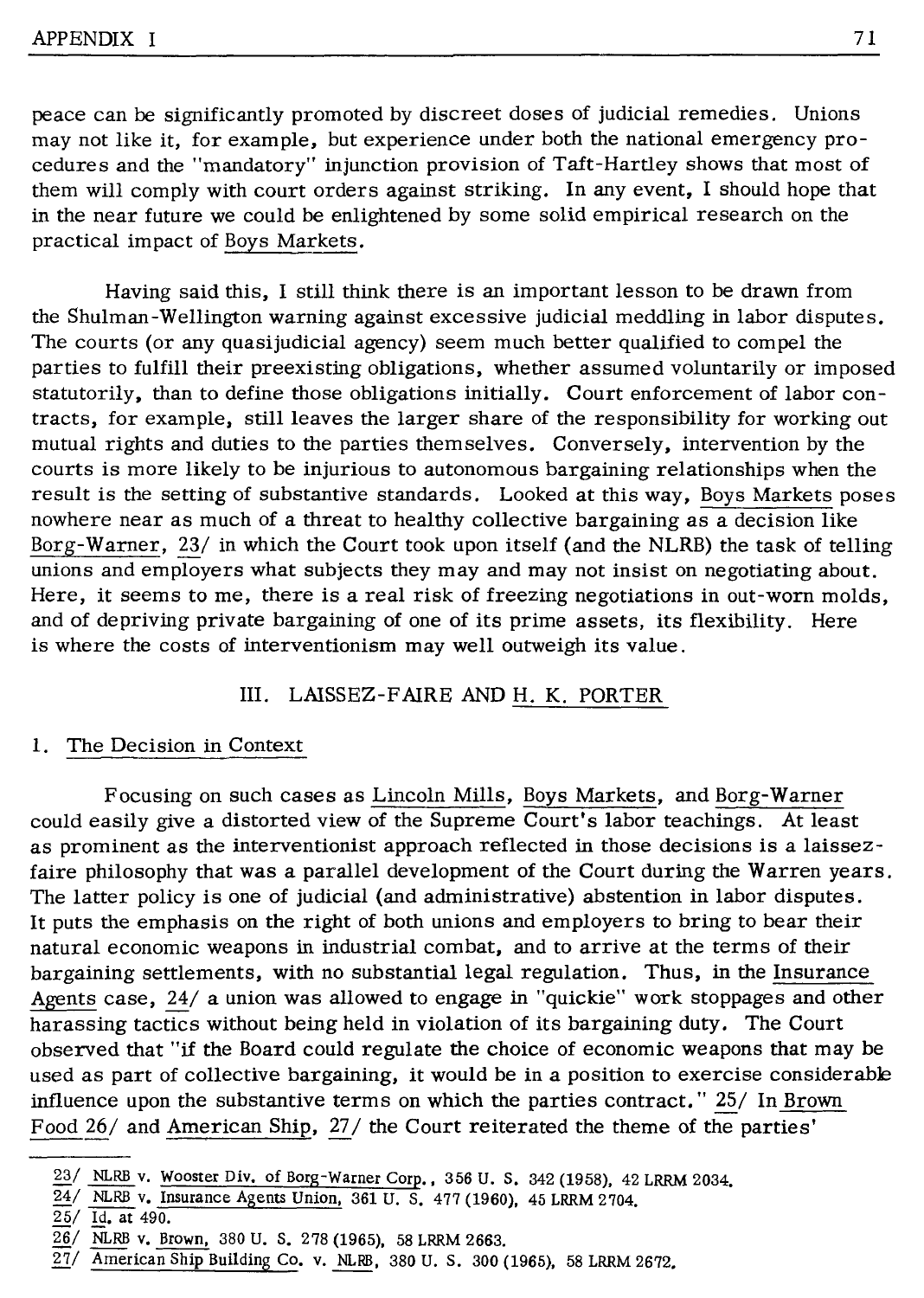freedom to apply economic pressure when it sustained the use of the lockout by employers as a bargaining tactic.

The H. K. Porter decision 28/ of this term indicates that laissez-faire will maintain a central position in the thinking of the Burger Court. A company refused to bargain about a proposal for the check-off of union dues, and the refusal was found by the NLRB not to be in good faith, but to be solely for the purpose of frustrating any agreement. The Labor Board initially entered the usual bargaining order, which operates only prospectively and leaves the employer with the ill-gotten gains of his stalling stratagem. Later, in response to a suggestion from a court of appeals in round one of the enforcement proceedings, the Board required the employer to grant the union a contract clause providing for the check- off. This was the first time in the 35-year history of the National Labor Relations Act that the Board had attempted to impose a particular contract provision on any party. The Supreme Court declared the order invalid, however, holding that the NLRB has no power to compel a company or a union to agree to any substantive contractual provision. Two Justices, Douglas and Stewart, dissented.

In his majority opinion for the Court, Justice Black relied heavily on the wording, policy, and legislative background of section 8 (d) of the NLRA. He pointed out that the object of the Act was not to enable government regulation of the terms of em ployment, but "to ensure that employers and their employees could work together to establish mutually satisfactory conditions. " 29/ Section 8 (d) provides that the obligation to bargain collectively "does not compel either party to agree to a proposal or require the making of a concession." Justice Black recognized that literally this language only defines the duty to bargain, and does not restrict the scope of the remedy once a violation of the duty has been established. Nevertheless, he refused to agree that the remedial powers of the Board were not limited by the same considerations that led Congress to enact section 8 (d). Said he: "It is implicit in the entire structure of the Act that the Board acts to oversee and referee the process of collective bargaining, leaving the results of the contest to the bargaining strengths of the parties." 30/ Freedom of contract, as a keystone of national labor policy, thus prevailed over what might otherwise have been a fair result in an individual case.

### 2. H. K. Porter and the "Make-Whole" Remedy

H. K. Porter is unexceptionable, and perhaps not too important, on its facts. Its principal significance lies in what it can tell us about the Supreme Court's receptivity to the controversial "make-whole" remedy that unions are now seeking in refusal-to-bargain situations. Three years ago, in Ex-Cell-O Corp. and companion

- 29/ 90 s. Ct. at 823.
- $30/$  Id. at 825-26.

<sup>28/</sup> H. K. Porter Co. v. NLRB, 397 U. S. 99, 90 S. Ct. 821 (1970), 73 LRRM 2561. See also Tex Tan Welhausen Co. v. NLRB. 397 U. s. 819, 90 S. Ct. 1516 (1970), 74 LRRM 2064, rev'g per curiam 419 F. 2d 1265 (5th Cir. 1969), 72 LRRM 2885.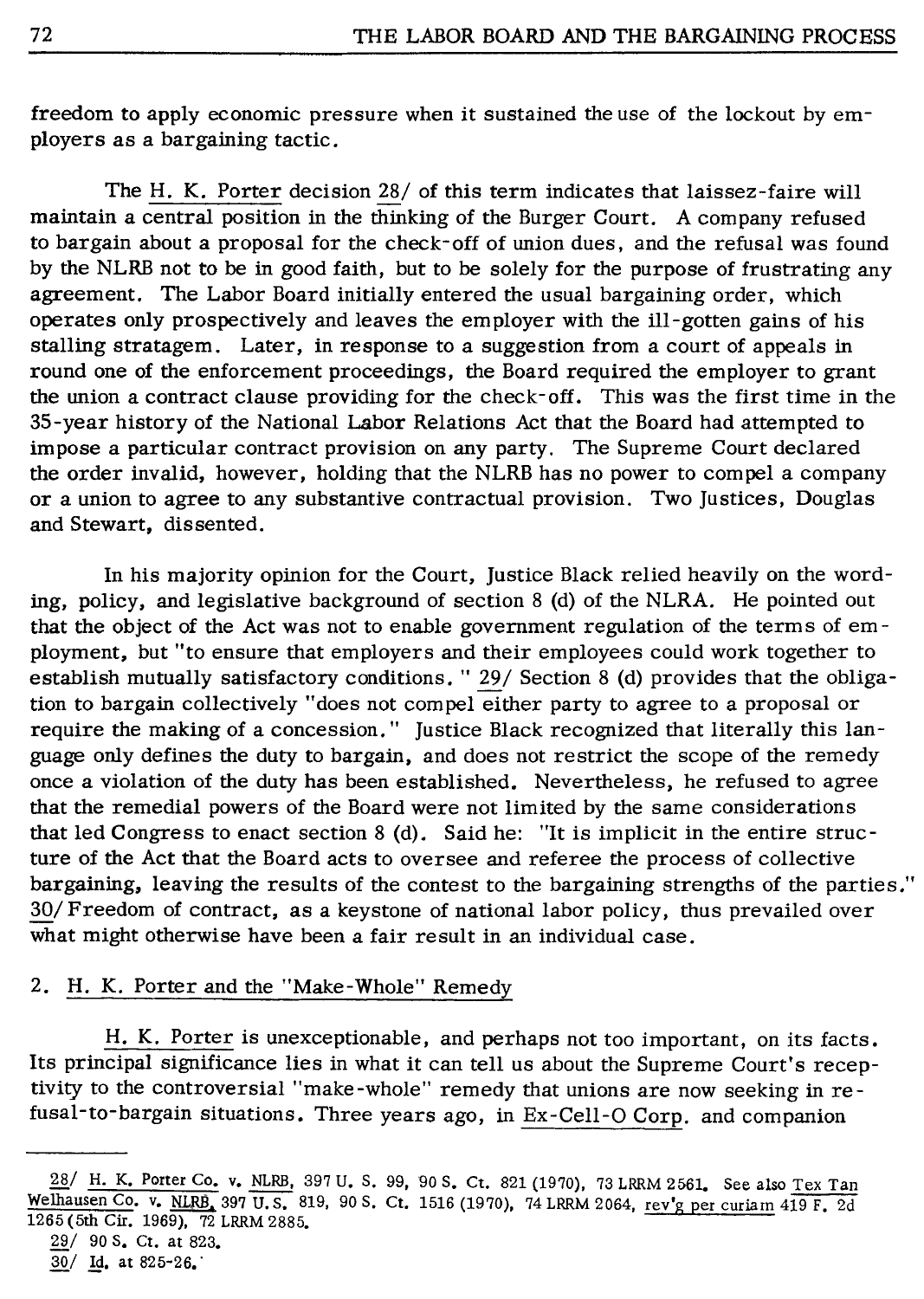cases,  $31/$  the Board was asked to require employers to reimburse their employees for the loss of wages and fringe benefits that they would have obtained through collective bargaining if the employers had not violated section 8(a) (5) of the NLRA by refusing to bargain in good faith. Ex-Cell-O still rests within the bosom of the Board. Meanwhile, in the Tiidee Products case, 32/ the Court of Appeals for the District of Columbia Circuit held that the Labor Board was authorized to enter a make-whole order in a situation where an employer's objections to a representation election were patently frivolous and unsupported. **H, K.** Porter was distinguished on the ground it dealt with the "compulsion of a future contract term," while Tiidee dealt with "past damages  $\ldots$  based upon a determination of what the parties themselves would have agreed to if they had engaged in the kind of bargaining process required by the Act." 33/

Undoubtedly, the remedy sought in Porter flew more in the face of section 8(d) policy than the remedy at issue in Ex-Cell-O or Tiidee. The imposed check-oft would have become a part of the labor agreement governing the parties' future relations. The make-whole reimbursement order would apply only until the employer resumes goodfaith bargaining; it would not add a term to any subsequent contract. Nonetheless, these technical arguments cannot hide the substantial merit of the employer's position in an Ex-Cell-O situation. The Wagner Act Congress, and even more the Taft-Hartley Act Congress, were adamant that there was to be no "governmental supervision" of contract terms. 34/ While it is true that the statutory expression of this policy in section 8(d) deals directly with the duty to bargain, not with the reach of remedial orders, it can hardly be maintained after Porter that section 8(d) is irrelevant here. As a practical matter, an Ex-Cell -O reimbursement remedy would in all likelihood tend to have a significant impact on the terms of any contract subsequently negotiated by the parties. The union will inevitably want to regard the scale by which the makewhole award was calculated as its "floor" in bargaining. This would seem true even though reimbursement takes the form of a single lump-sum payment to each affected employee, and even though the weekly pay check and other benefits remain constant, pending a new agreement.

There should be room here for a sophisticated judgment. As the Supreme Court has frankly acknowledged, a "tension" exists between the principle of uncompelled contract and the statutory duty to bargain. 35/ Realistically. neither principle can be given unfettered play without damage to the other; the "ultimate problem is the balancing of conflicting legitimate interests . . . . " 36/ I hesitate to place too much reliance on the Board's peculiar competence to strike the balance in these circumstances, since the Supreme Court seems inclined to recognize such administrative

32/ IUE v. NLRB, 73 LRRM 2870 (D. C. Cir. Apr. 3, 1970). 33/ Id. at 2877.

<sup>31/</sup> Ex-Cell-O Corp., No. 25-CA-2377; Zinke's Foods, Inc., No. 30-CA-372; Herman Wilson Lumber Co., No, 26-CA-2536; Rasco Olympia, Inc., No. 19-CA-3187,

<sup>34/</sup> S. Rep, No. 573, 74th Cong. , 1st Sess. 12 (1935); S. Rep. No. 105, 80th Cong,, 1st Sess. 24 (1947); H. R. Rep. No. 570, 80th Cong, , 1st Sess, 34 (1947),

<sup>35/</sup> NLRB v, Insurance Agents Union, 361 U, S, 477, 486 (1960), 45 LRRM 2704,

<sup>36/</sup> Id. at 499, quoting from NLRB v. Teamsters Local 449, 353 u. s. 87, 96 (1957), 39 LRRM 2603.